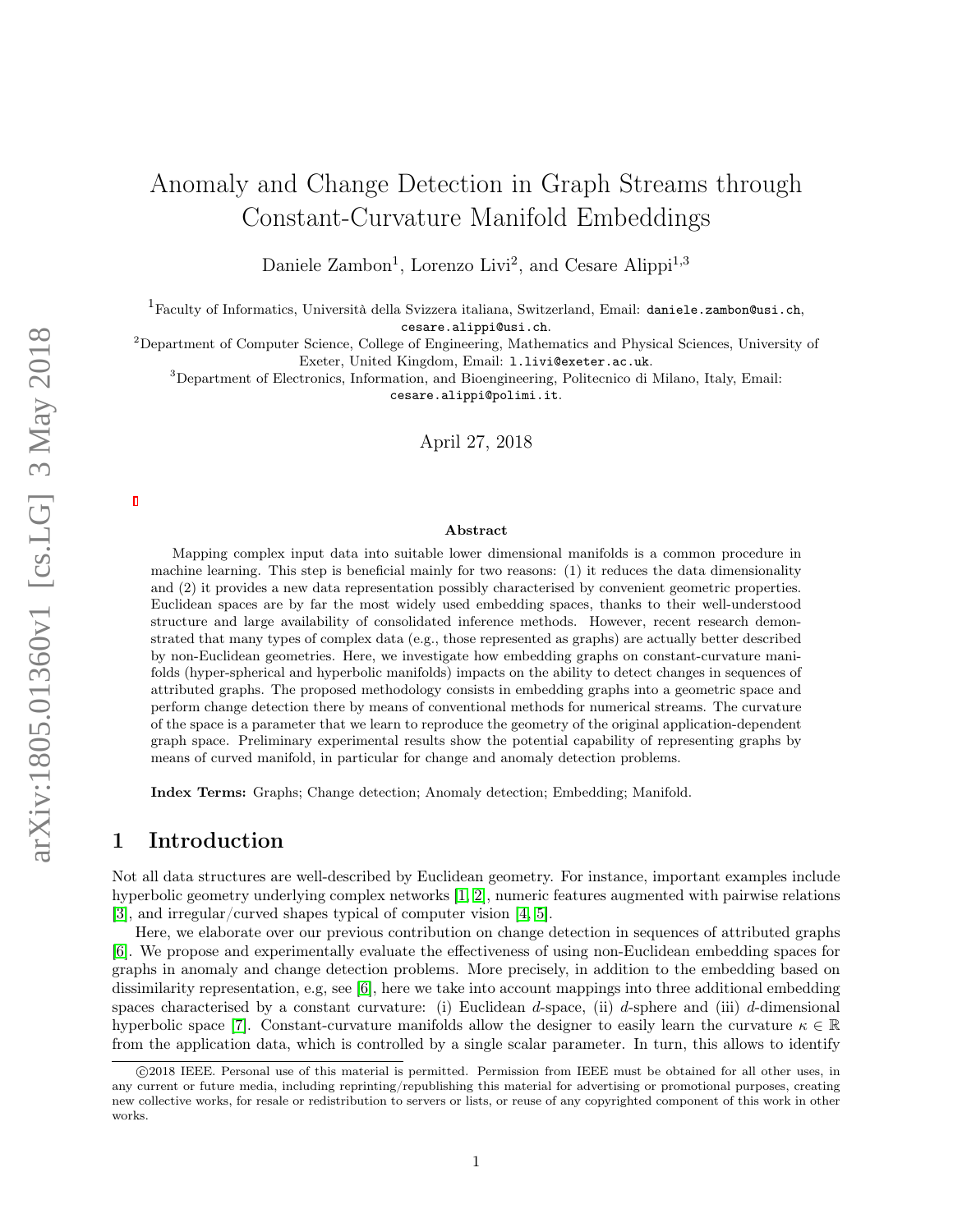the appropriate embedding as (i) Euclidean,  $\kappa = 0$ ; (ii) spherical,  $\kappa > 0$ ; and (iii) hyperbolic,  $\kappa < 0$ . We denote a generic manifold with constant curvature  $\kappa$  as  $\mathbb{M}_{\kappa}$ . In particular, we show that the family of graphs considered in this paper is better embedded in a hyperbolic manifold than in a spherical one.

In this paper, we address the problem of monitoring a stream  $g_1, g_2, \ldots, g_t, \ldots$  of i.i.d. attributed graphs generated by process  $P$  according to nominal distribution  $Q$ . We say that a change in stationarity occurs at change time  $\tau$  if graph  $g_t$  for  $t \geq \tau$  is drawn according to non-nominal distribution  $\tilde{Q} \neq Q$ , i.e.,

$$
\mathcal{P} \; : \; \begin{cases} g_t \sim Q & t < \tau \\ g_t \sim \widetilde{Q} & t \geq \tau. \end{cases}
$$

In the same framework, an anomalous event is a graph  $g<sub>\tau</sub>$  which is very unlikely to have been generated by distribution Q, given a confidence level. The proposed monitoring methodology for anomaly and change detection is the same, the difference is the final statistic adopted for the detection (see Section [4\)](#page-4-0).

In the sequel, we consider the space of attributed graphs G and a distance  $d(\cdot, \cdot)$  between two graphs (e.g., the graph edit distance [\[8\]](#page-9-6)). Since, the space of attributed graphs  $\mathcal G$  is rarely described by an Euclidean geometry, acting directly on  $G$  is non-trivial and usually computationally expensive due to the cost associated with the graph matching procedures [\[9,](#page-9-7) [10\]](#page-9-8). In order to process graphs for change detection, this paper proposes an embedding procedure where the generic graph  $g_t \in \mathcal{G}$  is mapped onto a point lying on a constant-curvature manifold  $\mathbb{M}_{\kappa}$ . A numeric stream  $x_1, x_2, \ldots, x_t, \ldots$  is hence generated by the embedding, through map  $f(\cdot) : g_t \mapsto x_t$ , and a detection test is finally applied to the x-stream.

The present paper contributes in exploiting embedding of graphs onto Riemannian manifolds in order to, subsequently, apply anomaly and change detection tests on the manifold; it proposes also a prototype-based embedding map which can also deal with the out-of-sample problem, that is, the problem of embedding newly observed graphs without system reconfiguration.

The paper is structured as follows. Section [2](#page-1-0) introduces the considered constant-curvature manifolds. In Section [3,](#page-2-0) we describe the embedding techniques and how they are extended in the out-of-sample case. Section [4](#page-4-0) provides details on the anomaly and change detection tests taken into account in this paper. Preliminary experiments and related discussions follow in Section [5.](#page-5-0) Conclusions and future directions are provided in Section [6.](#page-8-1)

# <span id="page-1-0"></span>2 Constant-curvature manifolds

A Riemannian manifold is a differential manifold with a scalar product defined on the tangent bundle. By means of the scalar product, a metric distance is derived. We denote a generic manifold with  $\mathbb{M} = (\mathcal{M}, \rho(\cdot, \cdot)),$ where M is the domain space and  $\rho(\cdot, \cdot) : \mathcal{M} \times \mathcal{M} \to \mathbb{R}_+$  is the geodesic distance between two points in  $M$  [\[7\]](#page-9-5). Manifold M is also locally homeomorphic to a d-dimensional Euclidean space; accordingly, we say that the dimension of the manifold is d.  $\mathbb{M}_{\kappa} = (\mathcal{M}_{\kappa}, \rho_{\kappa}(\cdot, \cdot))$  is a special family of Riemannian manifolds characterised by a constant curvature  $\kappa$  that defines the shape of the manifold.

We explore three constant-curvature manifolds by acting on  $\kappa$ : Euclidean,  $\kappa = 0$ ; spherical,  $\kappa > 0$ ; and hyperbolic,  $\kappa$  < 0. Manifold  $\mathbb{M}_{\kappa=0}$  is the usual d-dimensional Euclidean space equipped with the metric distance

<span id="page-1-1"></span>
$$
\rho_{\kappa}(x,y) = \|x - y\|_2 = \sqrt{\langle x, x \rangle + \langle y, y \rangle - 2\langle x, y \rangle},\tag{1}
$$

.

where  $\langle x, y \rangle$  is the inner product  $\langle x, y \rangle = \sum_i x(i)y(i)$ .

The d-dimensional spherical manifold  $\overline{\mathbb{M}}_{\kappa}$  ( $\kappa > 0$ ) has support on d-sphere of radius  $r = \frac{1}{\sqrt{\kappa}}$ 

$$
\mathcal{M}_\kappa:=\left\{x\in\mathbb{R}^{d+1}\ |\ \langle x,x\rangle=r^2\ \right\}
$$

As a distance between two points  $x, y \in \mathcal{M}_{\kappa}$ , the geodesic metric distance is

<span id="page-1-2"></span>
$$
\rho_{\kappa}(x,y) := r \cos^{-1} \left( \frac{\langle x, y \rangle}{r^2} \right). \tag{2}
$$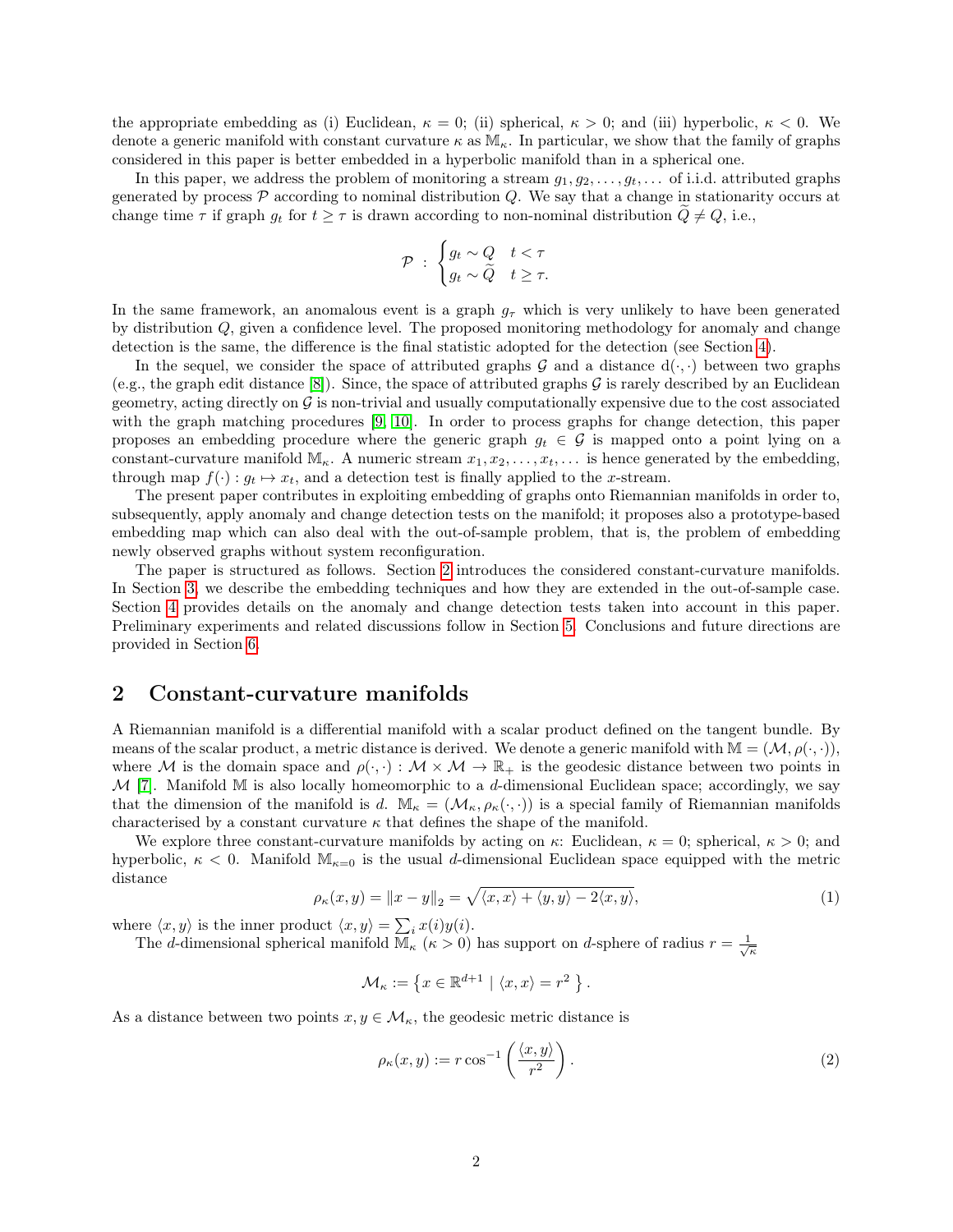Hyperbolic manifolds are constructed over a  $d + 1$ -dimensional pseudo-Euclidean space equipped with the scalar product<sup>[1](#page-2-1)</sup>

$$
\langle x, y \rangle := \sum_{i=2}^{d+1} x(i)^2 - x(1)^2.
$$

Similarly to the spherical case, for every  $\kappa < 0$ , we define the hyperbolic manifold as

$$
\mathcal{M}_{\kappa} := \left\{ x \in \mathbb{R}^{d+1} \mid \langle x, x \rangle = -r^2, \ x(1) > 0 \right\},\
$$

with  $r = \frac{1}{\sqrt{2}}$  $\frac{1}{-k}$ . The geodesic metric distance is

<span id="page-2-2"></span>
$$
\rho_{\kappa}(x,y) := r \cosh^{-1}\left(\frac{-\langle x,y\rangle}{r^2}\right). \tag{3}
$$

Quantity r plays an analogous role of the radius in the spherical case; as such, we will call it radius also in the hyperbolic case.

As for conventional Euclidean spaces, the distance between two points on constant-curvature manifolds can be obtained by means of the scalar product. Further, we can represent the scalar product  $\langle x, y \rangle$  as a matrix multiplication in the form  $x^{\top} I_{\kappa} y$ , where  $I_{\kappa}$  is the identity matrix for  $\kappa \geq 0$ , and the identity matrix except for element in position  $(1, 1)$  set to  $-1$  in the  $k < 0$  case.

# <span id="page-2-0"></span>3 Embedding based on dissimilarity matrix

The proposed methodology consists in mapping a sequence of attributed graphs  $g_1, g_2, \ldots, g_t, \ldots, g_t \in \mathcal{G}$ , into a sequence of numeric vectors,  $x_1, x_2, \ldots, x_t, \ldots, x_t \in \mathcal{M}_k$ . By following [\[11\]](#page-9-9), we consider a symmetric distance measure  $d(\cdot, \cdot)$  operating in G and propose to adopt an embedding aiming at preserving the distances, i.e.,

<span id="page-2-3"></span>
$$
\rho_{\kappa}(f(g_1), f(g_2)) \approx d(g_1, g_2) \qquad \forall g_1, g_2 \in \mathcal{G}.\tag{4}
$$

 $f(\cdot)$  is the embedding map  $\mathcal{G} \to \mathcal{M}_{\kappa}$  and  $\rho_{\kappa}(\cdot, \cdot)$  is the corresponding distance operating in  $\mathcal{M}_{\kappa}$ ; see Equations [\(1\)](#page-1-1), [\(2\)](#page-1-2) and [\(3\)](#page-2-2).

The method configuration phase is composed of three, conceptually different, steps. In the first one, we learn the underlying manifold by processing graphs taken from a finite training set T. Since there is a one-to-one correspondence between the curvature  $\kappa \in \mathbb{R}$  and manifolds introduced above, this step aims at estimating curvature  $\kappa$  for the application at hand. In the second step, we select a set of embedded points associated with T, say X, satisfying [\(4\)](#page-2-3). In other terms, the distances between pairs of vectors should match those of the original graphs as much as possible (see [\(4\)](#page-2-3)). The third step addresses the out-of-sample problem, that is, how to apply map  $f(\cdot)$  to all graphs  $g \in \mathcal{G}$  not in the training set. In order to solve this problem, we propose here to adopt a prototype-based technique, where prototypes serve as landmarks to find the corresponding position of graphs on  $\mathcal{M}_{\kappa}$ . Next subsections will discuss the three steps.

#### 3.1 Embedding the training set

The first two steps of the procedure, namely defining a curvature  $\kappa$  and determining a configuration  $X =$  ${x_n}_1^N \subseteq \mathcal{M}_{\kappa}$  for training graphs  $T = {g_n}_1^N$ , are carried out simultaneously; as such, they are treated as a single step.

Let us arrange the vectors of configuration  $X$  row-wise so that set  $X$  is represented as the matrix  $X = [x_1 | \dots | x_N]^\top$ . Let  $D = d(T, T)$  be the square matrix containing the pair-wise distances between graphs in T, in the sense that generic element  $D(i, j)$  of D is  $d(g_i, g_j)$ .

As mentioned in Section [2,](#page-1-0) the distance  $\rho_{\kappa}(x_i, x_j)$  can be derived by the scalar product  $\langle x_i, x_j \rangle$ , as such we consider matrix C, collecting all pair-wise scalar products. Matrix C can be written as  $C = X I_{\kappa} X^{\top}$ ;

<span id="page-2-1"></span><sup>&</sup>lt;sup>1</sup>Being  $\langle \cdot, \cdot \rangle$  not positive definite, this is not a typical inner product. With little abuse of notation, we denote by  $\langle \cdot, \cdot \rangle$  both the Euclidean and pseudo-Euclidean scalar products. We believe this fact will not mislead the reader, since it should be clear by the curvature which scalar product is involved.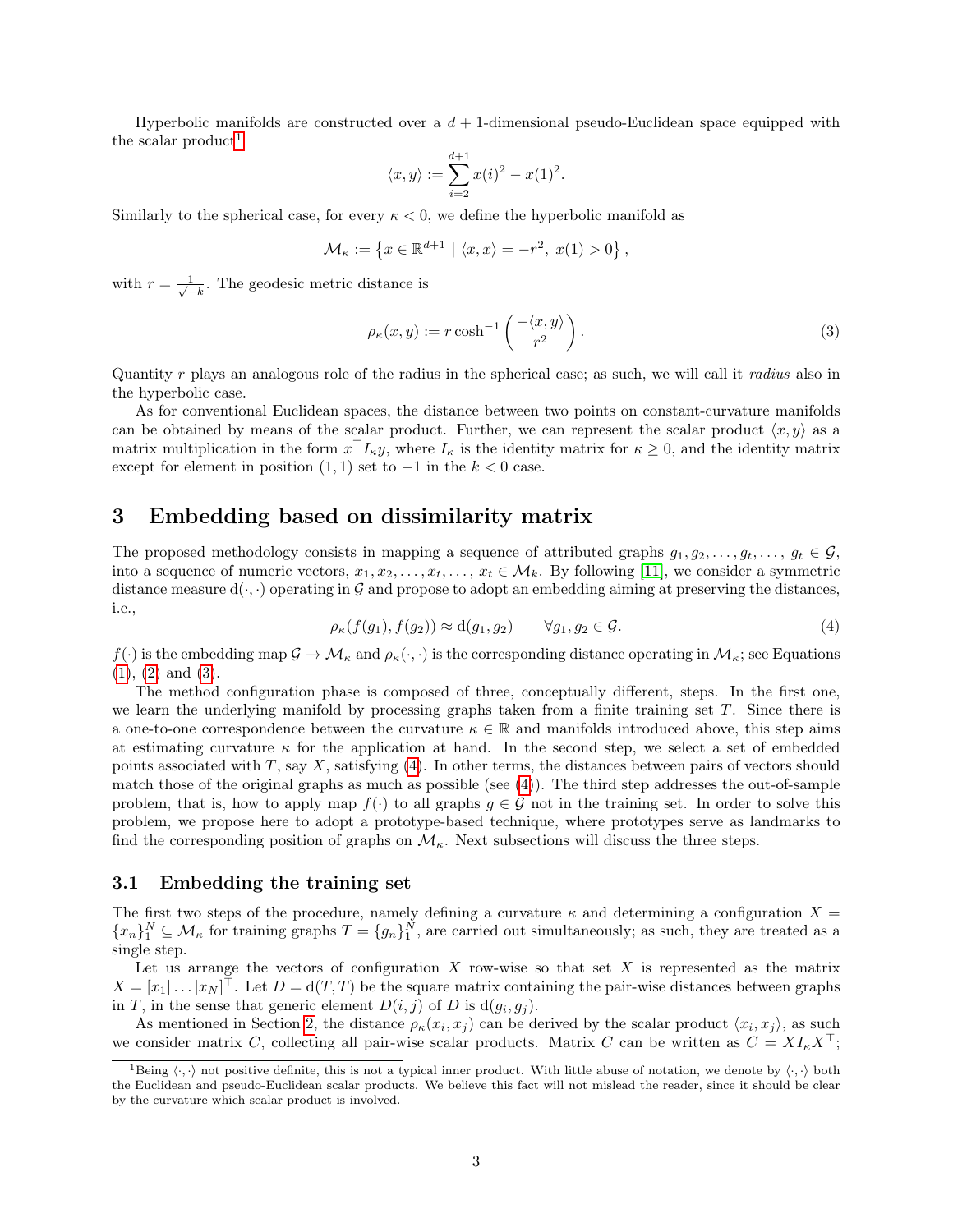however, due to the relation between distances and scalar products, matrix C can be computed (Equations  $(1), (2), (3)$  $(1), (2), (3)$  $(1), (2), (3)$  $(1), (2), (3)$  $(1), (2), (3)$  as

<span id="page-3-0"></span>
$$
C = \begin{cases} r^2 \cdot \cos(D/r) & \mathbb{M}_{\kappa > 0}, \\ -\frac{1}{2}(J \cdot D^{\circ 2} \cdot J) & \mathbb{M}_{\kappa = 0}, \\ -r^2 \cdot \cosh(D/r) & \mathbb{M}_{\kappa < 0}, \end{cases} \tag{5}
$$

where  $\circ p$  represents the exponentiation operator to power p and operations  $\cos(A)$ ,  $\cosh(A)$ , and  $A^{\circ p}$  are applied component-wise to matrix  $A$ .  $J$  is the centering matrix. Further details can be found in [\[12,](#page-9-10) [11\]](#page-9-9).

Ideally, we would like to solve equation  $C = X I_k X^{\top}$  w.r.t. X to select embedded points X, where C is given by [\(5\)](#page-3-0). In a practical applications, however, obtaining isometric embeddings is difficult and requires instead to solve the optimisation problem

<span id="page-3-1"></span>
$$
\underset{X}{\arg\min} \left\| X I_{\kappa} X^{\top} - C \right\|_{F} \tag{6}
$$

subject to the constraint that every  $x \in X$  lays on  $\mathcal{M}_k$ . [\(6\)](#page-3-1) can be solved thanks the eigen-decomposition  $U\Lambda U^{\top}$  of symmetric matrix C. In the sequel, we adopt the convention that computed diagonal matrix  $\Lambda$ stores the eigenvalues in ascending order. We need to solve [\(6\)](#page-3-1) by assuming a null curvature space at first and, then, the not null curvature case.

In case of null curvature, the problem can be solved by means of the classical Multi-Dimensional Scaling (MDS) [\[12\]](#page-9-10). The vector configuration of the solution in hence

$$
X = U_d \Lambda_d^{\circ \frac{1}{2}},
$$

where  $U_d$  and  $\Lambda_d$  are the matrices reduced to the d-largest eigenvalues<sup>[2](#page-3-2)</sup>. Here the problem is unconstrained and X can be any matrix in  $\mathbb{R}^{N \times d}$ .

To solve [\(6\)](#page-3-1) in curved spaces, we exploit a different formulation

$$
\argmin_X \|B - \Lambda\|_F
$$

which is an equivalent formulation of [\(6\)](#page-3-1) where  $B = U^{\top} X I_{\kappa} X^{\top} U$ . Assuming B to be diagonal, with diagonal vector b, the problem becomes

<span id="page-3-3"></span>
$$
\underset{b}{\arg\min} \|b - \lambda\|_2, \tag{7}
$$

where  $\lambda$  is the diagonal vector containing the eigenvalues of  $\Lambda$ . Solution of [\(7\)](#page-3-3) depends on the sign of curvature  $\kappa$ , which also requires the application of different constraints on b [\[11\]](#page-9-9).

In particular, for  $\kappa > 0$ , it is required that  $b(i) \geq 0$  holds for all i and  $U^{\circ 2}b = \frac{1}{k}$ **1**. The solution vector lays on the line passing through  $\lambda$  and  $\frac{1}{k}$ , and can be always provided in closed form. Finally, a solution to  $(6)$ , given  $(7)$ , is obtained by dropping the smallest components of b and reconstructing X from it, i.e.,  $X = U_{d+1} B^{\circ \frac{1}{2}}_{d+1}.$ 

In the hyperbolic case, [\(7\)](#page-3-3) can be formulated likewise with the difference that we need to take into account constraints coming from the pseudo-Euclidean geometry. Optimization problem [\(7\)](#page-3-3) is formulated in the same way. The constraint is  $b(i) \geq 0$  for all  $i > 1$ ,  $b(1) \leq 0$ , and  $U^{\circ 2}b = \frac{1}{k}1$ . Finding a solution to the original problem [\(6\)](#page-3-1) by means of [\(7\)](#page-3-3) is not always possible as in the spherical case; this is the case when  $\lambda_2 \leq \frac{1}{k}$ , where the line passing through  $\lambda$  and  $\frac{1}{k}$  does not intersect the feasible set. Except for that case, a solution is always found in closed form on the line touching  $\lambda$  and  $\frac{1}{k}1$ . A solution X is constructed from b and U by dropping the smallest components of b except for  $b(1)$ ; therefore, the solution is  $X = U_{d+1}|B_{d+1}|^{\circ \frac{1}{2}}I_{\kappa}$ .

In both spherical and hyperbolic cases, dropping some components of b might lead to a vector configuration X lying outside the feasible set. When data-point are close to set  $M$ , this can be mitigated by projecting the points back on the manifold.

<span id="page-3-2"></span><sup>&</sup>lt;sup>2</sup>Negative eigenvalues can be discarded. It should be commented that their presence is a strong indicator that data do not well fit with an Euclidean space.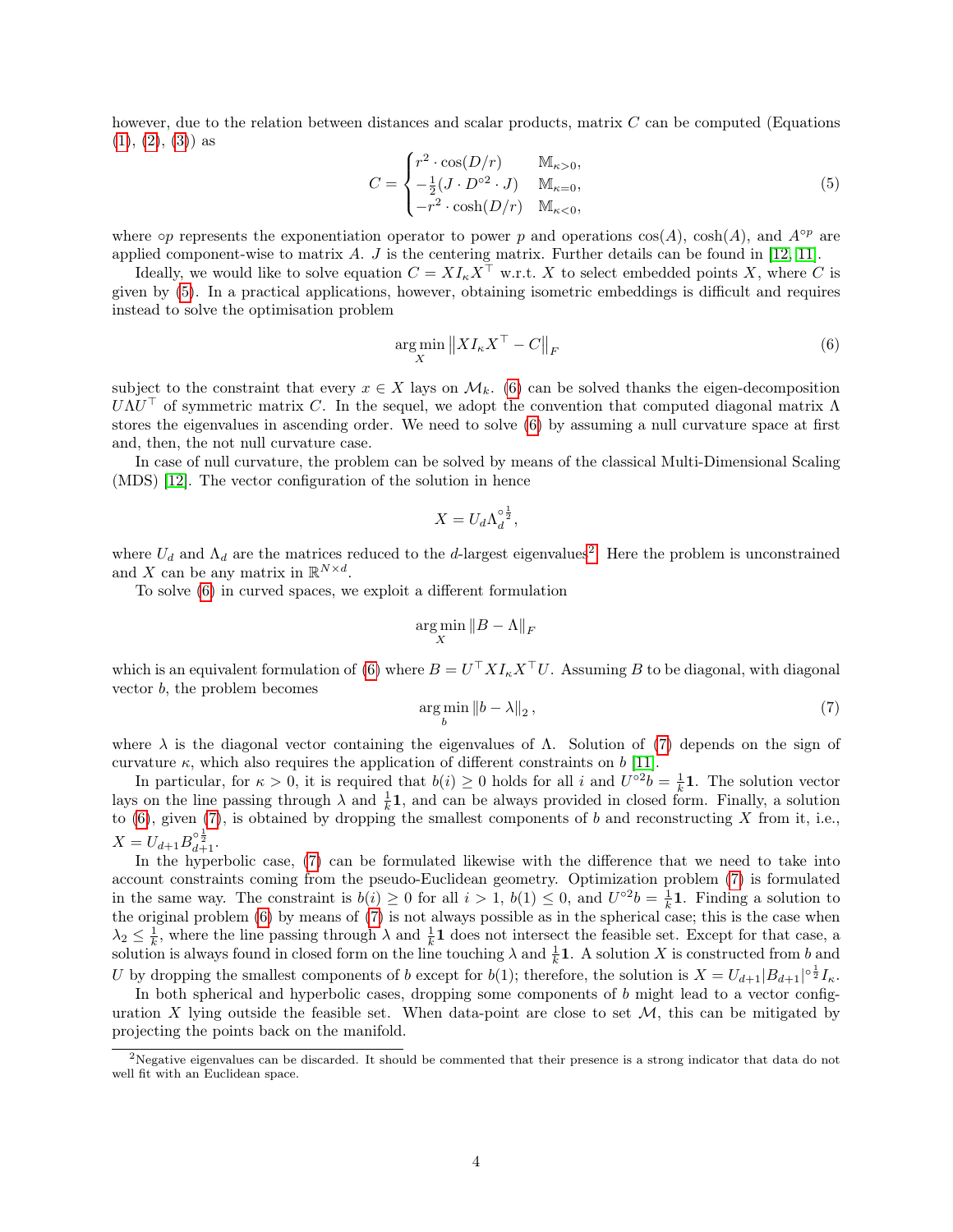The procedure described in this section is performed for a fixed radius r. A possible way to identify a suitable curvature  $\kappa$  is to compare the resulting distance matrix  $D_{\kappa} = \rho_{\kappa}(X, X)$  with matrix  $D = d(T, T)$ , then, a suitable  $\kappa$  is selected as the one minimising the quantity

<span id="page-4-1"></span>
$$
\hat{\kappa} = \underset{\kappa \in \mathbb{R}}{\arg \min} \left\| D_{\kappa} - D \right\|_{F} . \tag{8}
$$

Such a measure estimates the distortion of training set T and guides the designer towards the most appropriate embedding.

#### 3.2 Out-of-sample embedding

During the test (operational) phase of the method, every time a new graph  $g_t$  is observed, we propose to map it onto a vector  $x_t$  lying on the manifold M. Here, we consider a set of suitably chosen landmarks (prototypes) on the manifold  $\mathcal{M}$ , and find the position  $x_t$  of the new graph by means of them. The prototype set  ${r_m}_{m=1}^M = R$  is composed by M graphs  $r_m \in \mathcal{G}$ . Set R is associated with a set  $X_R$  collecting the corresponding positions on the manifold; As done before, we assume  $X_R$  to be in matrix form with each row  $x_m \in \mathcal{M}$  being given by  $f(r_m)$ .

Let us assume set  $R \subseteq T$  is given. In order to embed graph  $g_t$ , the first step consists in computing its dissimilarity representation  $y_t = d(g_t, R)$ : the generic m-th component of  $y_t$  is the graph distance  $y_t(m)$  $d(g_t, r_m)$ . Once  $y_t$  is computed, the embedded vector is

$$
x_t = \underset{x \in \mathcal{M}}{\arg \min} \left\| X_R I_{\kappa} x - C_R \right\|_2^2,
$$

where  $C_R$  is the vector obtained by applying [\(5\)](#page-3-0) to  $y_t$ .

The selection of the prototype set  $R$  is performed only once during the training phase and, hence, does not change during the operational one. We adopt the k-centres algorithm on the configuration  $X$ . The algorithm covers the configuration points in  $X$  using balls of equal radius centred in the prototype images  $f(r_m)$ ; this is done by minimising the maximal distance – over points  $\{x_i\} \subseteq X$  – between  $x_i$  and the closest  $f(r_m)$ , until a suitable convergence criterion is met [\[13\]](#page-9-11).

#### <span id="page-4-0"></span>4 Detection test

In this paper, we monitor a process generating attributed graphs in order to detect changes in the distribution as well as anomalous events that might occur. As we have seen in the previous section, the proposed methodology consists in embedding input graphs into a manifold M, and perform the detection to numeric stream  $x_1, x_2, \ldots, x_t, \ldots$  Denote as F the nominal distribution of  $x_t$  induced by Q through mapping  $f(\cdot)$ . Accordingly, the non-nominal distribution of  $x_i$  induced by  $Q$  is denoted by  $F$ .

The detection method requires the evaluation of the mean of random vector  $x$  that, for a Riemannian manifold, is defined differently from the Euclidean case. In particular, here, we adopt the Fréchet mean  $\mu[F]$ [\[14\]](#page-9-12):

<span id="page-4-2"></span>
$$
\mu[F] = \underset{x \in \mathcal{M}}{\arg \min} \int_{\mathcal{M}} \rho(x, y)^2 dF(y). \tag{9}
$$

In the case of a finite i.i.d. sample  $\boldsymbol{x} = \{x_i\}_i$ , we can estimate  $\mu[F]$  using its sample counterpart:

<span id="page-4-3"></span>
$$
\mu[\boldsymbol{x}] = \underset{x \in \mathcal{M}}{\arg \min} \sum_{x_i \in \boldsymbol{x}} \rho(x, x_i)^2.
$$
\n(10)

In order to identify changes, we apply a change detection test inspired by the CUSUM accumulation process. At every time step t, we compute a statistic  $e_t := \rho(\mu[F], x_t)$  and sequentially update another statistic  $S_t$  that aggregates information from different time steps. Statistic  $S_t$  is computed as follows

$$
\begin{cases} S_t = \max\{0, \ S_{t-1} + (e_t - q) \} \\ S_0 = 0, \end{cases}
$$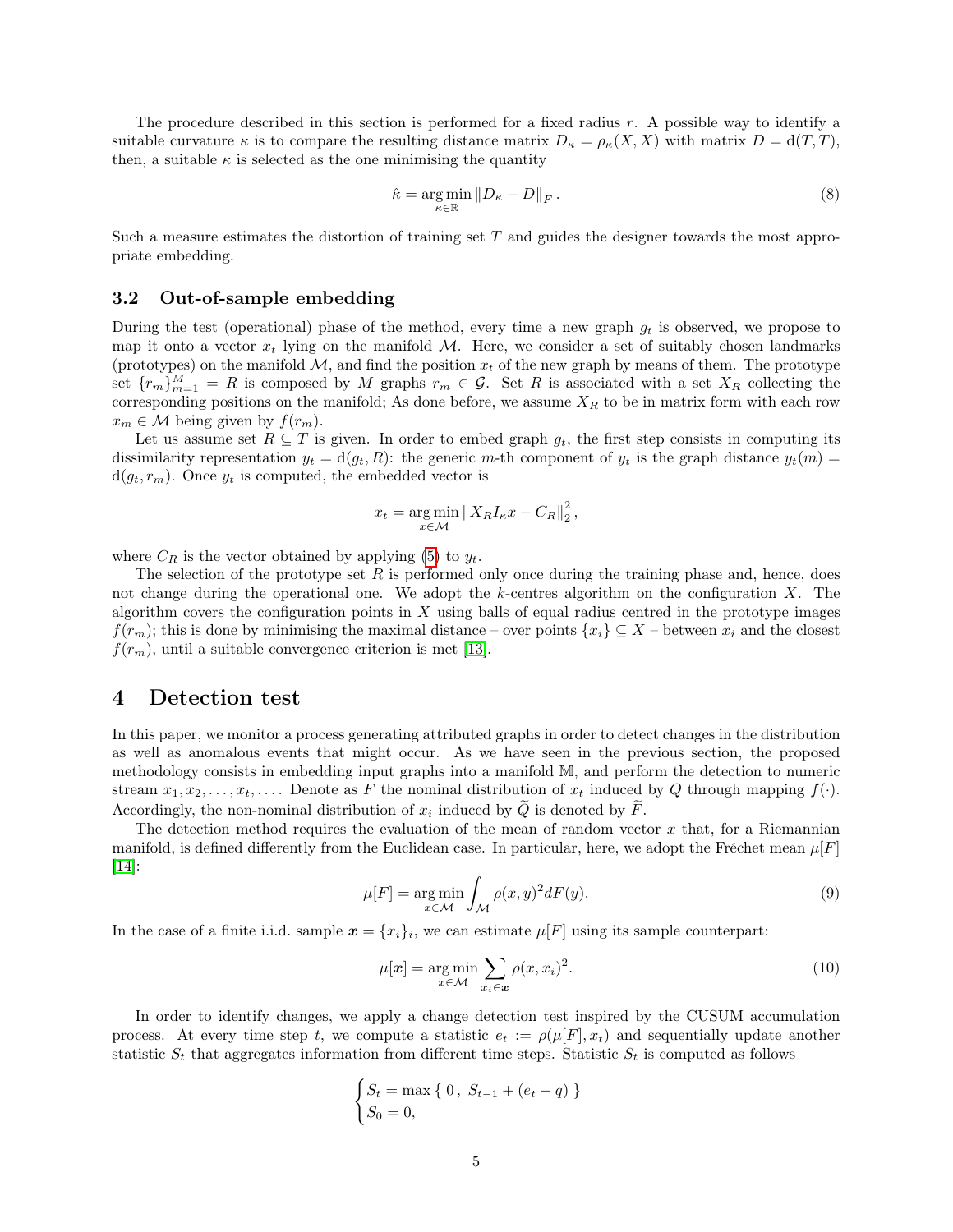where q is a sensitivity parameter. During the nominal regime, statistic  $S_t$  is expected to be zero. The hypothesis test is of the form:

$$
H_0: \quad \mathbb{E}[S_t] = 0
$$
  

$$
H_1: \quad \mathbb{E}[S_t] > 0.
$$

When statistic  $S_t$  exceeds a certain threshold  $h_t$ , a change is detected with a given confidence. The time of the change is

$$
\widehat{\tau} = \inf\{ t : S_t > h_t \}.
$$

Quantity  $h_t$  is set to yield a user-defined significance level

<span id="page-5-1"></span>
$$
\alpha = \mathbb{P}(S_t > h_t \mid S_i \le 0, \forall i < t, H_0). \tag{11}
$$

The detection of an anomalous graph is performed similarly, but relies on a different hypothesis test. An anomaly is detected at time  $\tau$  if the observed  $e_{\tau}$  (same statistic as the one used for the change detection) is larger than a threshold h. The critical value h can be estimated according to a user-defined significance level

$$
\alpha = \mathbb{P}(e > h|e \sim Q).
$$

#### <span id="page-5-0"></span>5 Experiments



<span id="page-5-2"></span>Figure 1: Embedding distortion of Equation [\(8\)](#page-4-1) observed for different curvatures κ. The logarithm of the distortion is computed in the first step of the training stage. The curve is composed of three distinct parts, corresponding to the hyperbolic, Euclidean and spherical manifolds. The curve is not continuous in  $\kappa = 0$ , and the central filled circle represents the distortion measured for the Euclidean embedding ( $\kappa = 0$ ). The range of considered curvatures has been selected according to the fact that the maximal distance observable on a *d*-sphere is  $\pi r$ .

The experimental campaign is designed to assess the impact of using constant-curvature manifolds as embedding spaces when dealing with anomaly and change detection problems in graph streams. In this section, the experimentation limits to the change detection problem, being the anomaly detection a simpler one.

In principle, we should select the mapping by estimating curvature  $\kappa$  for the problem at hand. However, for comparison and discussion, here we report the performance for three values of  $\kappa: \kappa = 0$ , and  $\kappa$  estimated on the spherical and hyperbolic manifolds. These settings are denoted in Table [1](#page-6-0) as Euclidean Man., Spherical Man., and Hyperbolic Man., respectively.

In order to compare results, we applied the change detection test in the graph domain (Graph Domain) as explained later, which we consider as a sort of "ground truth". In fact, all embedding methods considered here introduce a distortion of the original pair-wise distances, which we expect to affect change detection results. We consider also the dissimilarity representation, Dissimilarity Repr., as further element of comparison [\[6\]](#page-9-4).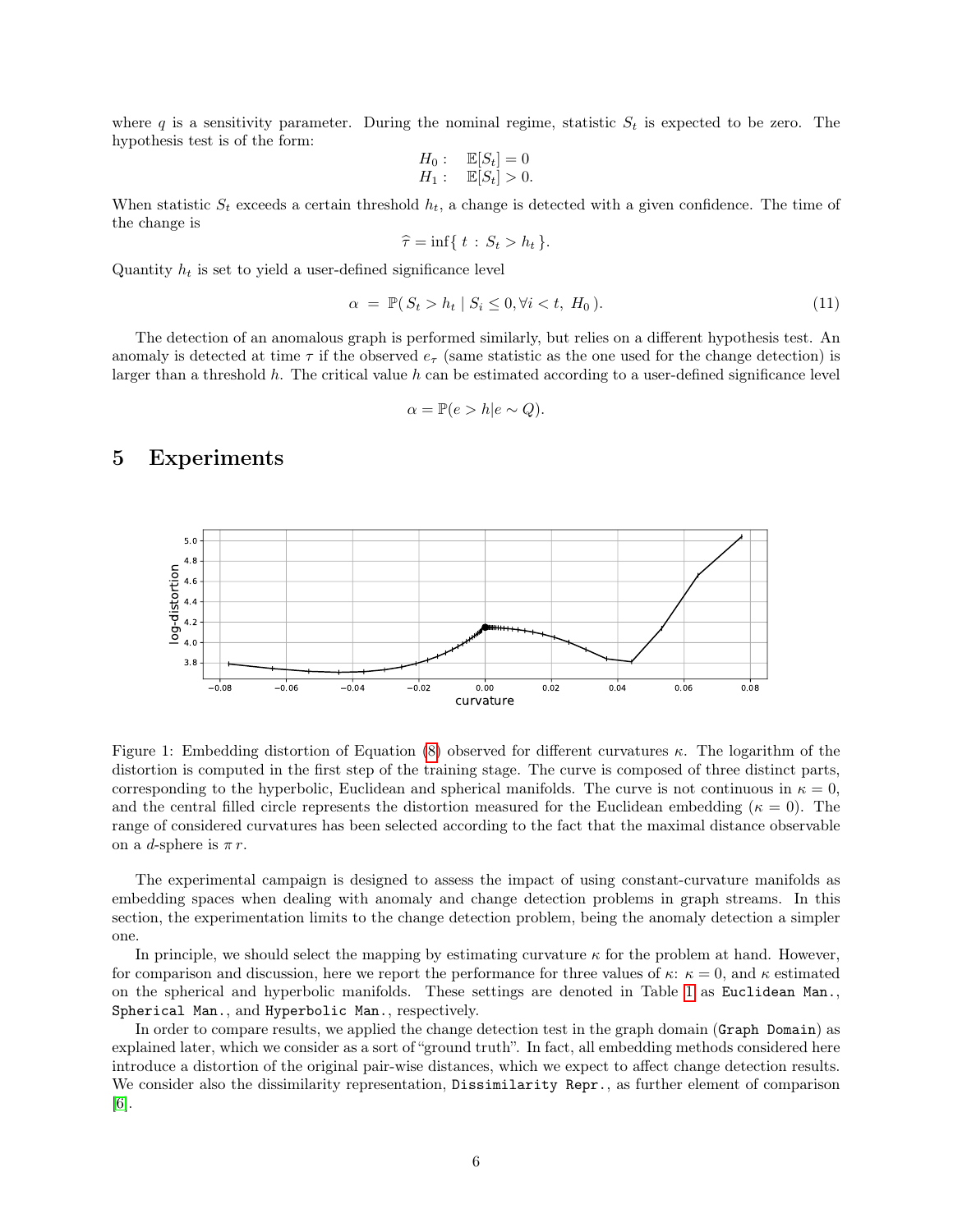<span id="page-6-0"></span>Table 1: Comparisons between embedding on constant-curvature manifolds  $\mathbb{M}_{\kappa}$  w.r.t. to a change detection operating directly in the graph domain and on the dissimilarity representation. Tests are performed on different datasets of increasing difficulty (larger numbers indicate more difficult detection problems). Parameters d and M represent the dimension of the manifold and the number of prototypes, respectively. Symbol  $\dagger$ highlights when the Euclidean method performed statistically worse than spherical or hyperbolic method. Symbol  $\ddagger$  shows when hyperbolic case performed statistically better than spherical one.

| where $\cdots$ is a model and $\mathbf{r}_i$ is the second compact.<br>Experiment |                |                          |                          | DCR             |                | ARL <sub>0</sub> |           | ARL <sub>1</sub> |           |
|-----------------------------------------------------------------------------------|----------------|--------------------------|--------------------------|-----------------|----------------|------------------|-----------|------------------|-----------|
| Embedding                                                                         | Difficulty     | М                        | $\boldsymbol{d}$         | mean            | 95% C.I.       | mean             | 95% C.I.  | mean             | 95% C.I.  |
| Graph Domain                                                                      | $\overline{2}$ | $\overline{\phantom{a}}$ | $\overline{\phantom{0}}$ | 1.000           | [1.000, 1.000] | 124              | [41, 435] | $\mathbf{1}$     | [1, 2]    |
| Graph Domain                                                                      | 4              |                          | $\overline{\phantom{0}}$ | 0.990           | [0.970, 1.000] | 124              | [41, 435] | 6                | [2, 38]   |
| Graph Domain                                                                      | 6              |                          | $\overline{\phantom{0}}$ | 0.890           | [0.830, 0.950] | 124              | [41, 435] | 33               | [4, 178]  |
| Graph Domain                                                                      | 8              |                          |                          | 0.650           | [0.560, 0.740] | 124              | [41, 435] | 85               | [19, 248] |
| Graph Domain                                                                      | 10             |                          | $\overline{\phantom{a}}$ | 0.600           | [0.500, 0.690] | 124              | [41, 435] | 114              | [25, 489] |
| Graph Domain                                                                      | 12             |                          |                          | $0.560\,$       | [0.460, 0.660] | 124              | [41, 435] | 115              | [33, 398] |
| Spherical Man.                                                                    | $\sqrt{2}$     | 30                       | 15                       | 0.970           | [0.930, 1.000] | 93               | [37, 239] | 3                | [1, 10]   |
| Spherical Man.                                                                    | $\overline{4}$ | 30                       | 15                       | 0.960           | [0.920, 0.990] | 93               | [37, 239] | 6                | [1, 31]   |
| Spherical Man.                                                                    | $\,6$          | 30                       | 15                       | 0.970           | [0.930, 1.000] | 93               | [37, 239] | 11               | [3, 44]   |
| Spherical Man.                                                                    | 8              | 30                       | 15                       | 0.820           | [0.740, 0.890] | 93               | [37, 239] | 67               | [14, 317] |
| Spherical Man.                                                                    | 10             | 30                       | 15                       | 0.600           | [0.500, 0.690] | 93               | 37, 239   | 90               | [22, 257] |
| Spherical Man.                                                                    | 12             | 30                       | 15                       | 0.580           | [0.480, 0.680] | 93               | [37, 239] | 89               | [27, 237] |
| Euclidean Man.                                                                    | $\overline{2}$ | 30                       | 15                       | $\dagger$ 0.040 | [0.010, 0.080] | 94               | [40, 209] | 137              | [5, 369]  |
| Euclidean Man.                                                                    | 4              | 30                       | 15                       | 0.980           | [0.950, 1.000] | 94               | [40, 209] | 19               | [3, 87]   |
| Euclidean Man.                                                                    | 6              | 30                       | 15                       | 1.000           | [1.000, 1.000] | 94               | [40, 209] | 21               | [7, 60]   |
| Euclidean Man.                                                                    | 8              | 30                       | 15                       | $+0.550$        | [0.450, 0.650] | 94               | [40, 209] | 86               | [28, 215] |
| Euclidean Man.                                                                    | 10             | 30                       | 15                       | $\dagger$ 0.500 | [0.400, 0.600] | 94               | [40, 209] | 107              | [32, 328] |
| Euclidean Man.                                                                    | 12             | 30                       | 15                       | 0.600           | [0.500, 0.690] | 94               | [40, 209] | 102              | [31, 312] |
| Hyperbolic Man.                                                                   | $\overline{2}$ | 30                       | 15                       | 0.960           | [0.920, 0.990] | 102              | [38, 254] | $8\,$            | [2, 42]   |
| Hyperbolic Man.                                                                   | 4              | 30                       | 15                       | ‡1.000          | [1.000, 1.000] | 102              | [38, 254] | $\overline{4}$   | [2, 11]   |
| Hyperbolic Man.                                                                   | 6              | 30                       | 15                       | $0.990\,$       | [0.970, 1.000] | 102              | 38, 254   | 11               | [4, 48]   |
| Hyperbolic Man.                                                                   | 8              | 30                       | 15                       | 0.740           | [0.650, 0.820] | 102              | [38, 254] | 73               | [17, 285] |
| Hyperbolic Man.                                                                   | 10             | 30                       | 15                       | 0.690           | [0.600, 0.780] | 102              | [38, 254] | 82               | [25, 227] |
| Hyperbolic Man.                                                                   | 12             | 30                       | 15                       | 0.590           | [0.490, 0.690] | 102              | [38, 254] | 90               | [28, 276] |
| Dissimilarity Repr.                                                               | $\overline{2}$ | 15                       | $-1$                     | 1.000           | [1.000, 1.000] | 68               | [35, 131] | $\mathbf{1}$     | [1, 1]    |
| Dissimilarity Repr.                                                               | $\overline{4}$ | 15                       | $-1$                     | 1.000           | [1.000, 1.000] | 68               | [35, 131] | 5                | [3, 7]    |
| Dissimilarity Repr.                                                               | $\,6\,$        | 15                       | $-1$                     | 0.450           | [0.350, 0.550] | 68               | [35, 131] | 108              | [16, 441] |
| Dissimilarity Repr.                                                               | $8\,$          | 15                       | $-1$                     | 0.050           | [0.010, 0.100] | 68               | 35, 131   | 262              | [0, 575]  |
| Dissimilarity Repr.                                                               | 10             | 15                       | $-1$                     | 0.040           | [0.010, 0.080] | 68               | [35, 131] | 132              | [0, 345]  |
| Dissimilarity Repr.                                                               | 12             | 15                       | $-1$                     | 0.050           | [0.010, 0.100] | 68               | [35, 131] | 199              | [0, 560]  |

Experiments in the graph domain are performed by monitoring statistic  $d(\mu[\mathbf{g}_0], g_t)$ , where  $\mathbf{g}_0$  is a set of training graphs on which we estimated  $\mu[Q]$  and  $d(\cdot, \cdot)$  is the graph edit distance [\[8\]](#page-9-6). The experiments denoted with Spherical Man., Euclidean Man., and Hyperbolic Man. consider the numeric  $x$ -stream where each point  $x_t = f(g_t) \in \mathcal{M}_\kappa$  is the image of graph  $g_t$  embedded through  $f(\cdot)$ . Here, the monitored statistic is the associated geodesic distance  $\rho_{\kappa}(\mu[x_0], x_t)$ , and  $\mu[x_0]$  is the Fréchet sample mean computed w.r.t. the manifold geometry, and  $\bm{x}_0 = f(\bm{g}_0)$ . Finally, Dissimilarity Repr. monitors statistic  $\|\bm{\overline{y}}_0 - y_t\|_2$ , where  $y_t$ is the dissimilarity representation of  $g_t$  and  $\overline{y}_0 = \frac{1}{|y_0|} \sum_{y \in y_0} y$  is the ordinary sample mean computed on the dissimilarity representations of the training set.

We remind that, here, we set this particular change detection strategy based on a scalar score only for comparison reasons. In general, attaining a multivariate monitoring would result in a more effective detection. However, implementing such a multivariate test in graph domain is a computationally expensive task as a consequence of the fact we need to implement a graph matching.

The graph streams processed here are based on the Delaunay graph dataset already adopted in [\[15\]](#page-9-13). The dataset contains graphs whose node attributes represent points in the plane, and edges are determined by the Delaunay triangulation of the points. The dataset is composed of several classes. Each class is characterised by an increasing difficulty in distinguishing it from a reference class. Further details can be found in [\[15\]](#page-9-13)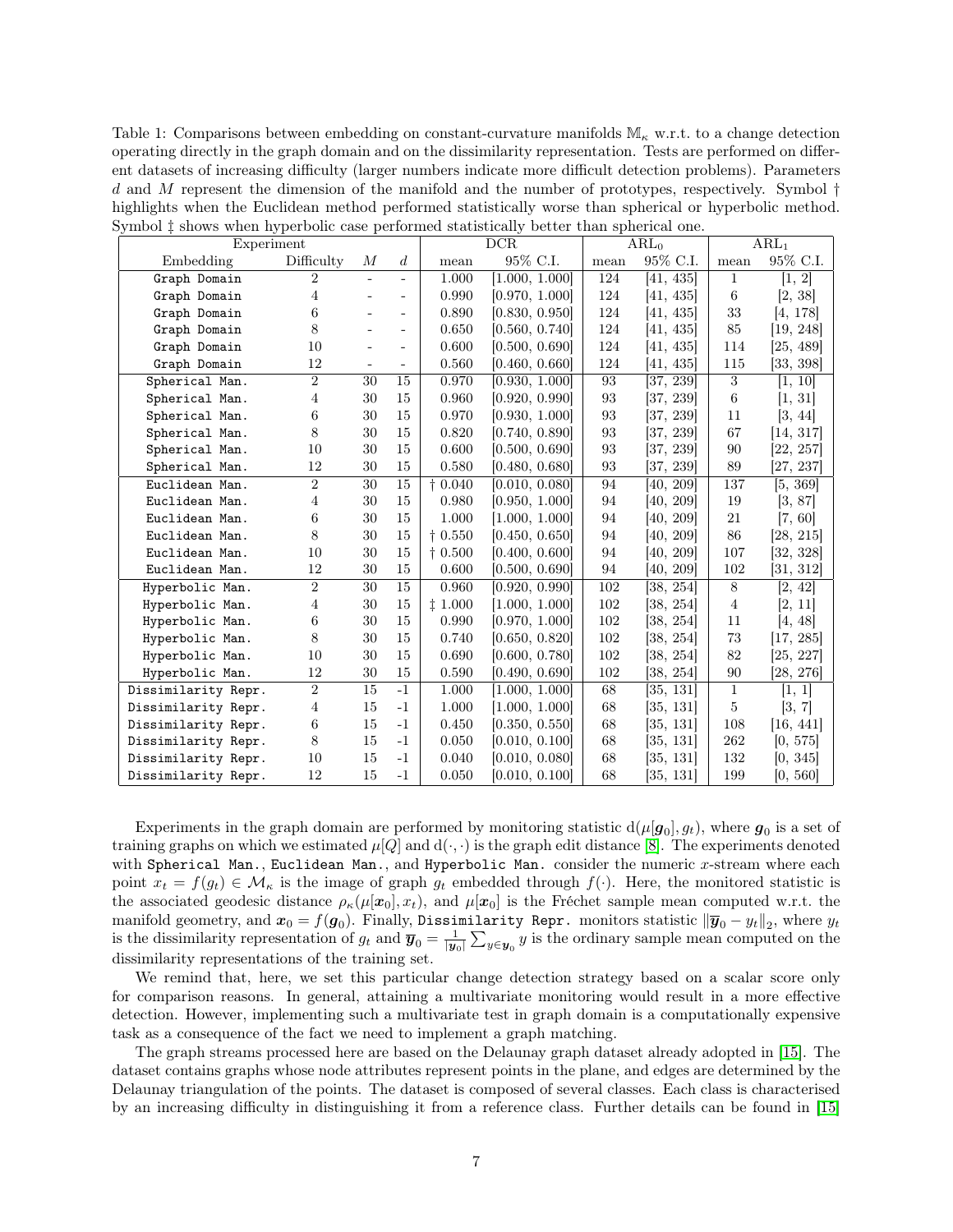and are not reported here for the sake of brevity.

#### 5.1 Figures of merit

In monitoring time-series for change detection, a common index for performance assessment is the *average* run length (ARL). This quantity measures the average number of time steps between consecutive alarms raised by the change detector. One of the advantages is its independence from the length of the input stream. The average run length assessed during the nominal regime is denoted by  $ARL<sub>0</sub>$ , and can be thought as the inverse of the false alarm rate. Conversely,  $ARL_1$  represents the ARL during the non-nominal regime.

We also considered a further statistic, the detected change rate (DCR)  $\in [0,1]$ . In order to infer whether or not a change has occurred in a sequence, we estimate both  $ARL_0$  and  $ARL_1$ , then we say that a change is detected if  $ARL_0 > ARL_1$ .

As DCR approaches 1, the performance of the detector improves, whereas low values of ARL<sub>1</sub> depict a prompt detection. ARL<sub>0</sub> is set to  $\frac{1}{1-\alpha}$  to yield a user-defined significance level  $\alpha$ , as in [\(11\)](#page-5-1). Therefore,  $ARL<sub>0</sub>$  is expected to be constant.

#### 5.2 Parameters setting

Independently from the particular embedding, we have to compute distances between graphs  $\{g_t\}$  and the prototypes  $\{r_m\}$ . Here we used a Graph Edit Distance (GED) algorithm with polynomial complexity based on the Volgenant and Jonker algorithm [\[8\]](#page-9-6). Distances on the Euclidean, spherical, and hyperbolic manifolds are computed by means of equations [\(1\)](#page-1-1), [\(2\)](#page-1-2), and [\(3\)](#page-2-2), respectively.

We generated one hundred sequences of graphs. Each sequence is produced by bootstrapping graphs from a class 0 until change time  $\tau$  is reached. Then, graphs are bootstrapped from a different class, allowing us to simulate an i.i.d. sequence of graphs. The first 300 graphs are reserved to learn the curvature – i.e., the manifold – and for prototypes selection. Further,  $N = 600$  graphs are used to train the change detector. On these data, the Fréchet mean  $\mu[F]$  and the threshold  $h_t$  are estimated. In general, we are not able to compute the population mean [\(9\)](#page-4-2) in the graph domain or on a manifold; hence we estimate it with the sample mean [\(10\)](#page-4-3). Threshold  $h_t$  is set so as to yield a 99% confidence level for the change detection test. Parameter  $q$  is set to the estimated third quartile of  $e_t$ .

Finally, 2N graphs have been generated to emulate the operational phase. In particular, the first N graphs are produced according to the nominal distribution, whereas the second N simulate the change and hence are representative of the non-nominal regime.

#### 5.3 Results

Table [1](#page-6-0) shows the results of the experiments. First of all, the 95% confidence intervals related to the estimated ARL<sup>0</sup> provide evidence that threshold learning completed successfully; indeed, the 95% confidence intervals contain the target value of  $ARL<sub>0</sub>$ , here 100. Notice that the  $ARL<sub>0</sub>$  estimations are identical when computed within the same embedding. This is because a seed for the pseudo-random generator has been set for experiment reproducibility.

In Table [1,](#page-6-0) we observe that different curvatures for the embedding space produce different DCR's. Our results show that the hyperbolic and spherical spaces performed better than the Euclidean one in the considered application. On the other hand, spherical and hyperbolic embeddings attain comparable results and, in one case, the hyperbolic embedding outperformed the spherical one.

In Figure [1,](#page-5-2) the distortion [\(8\)](#page-4-1) introduced by the embedding is analysed as a function of the curvature. In the region of positive curvature, we spot a local minimum around  $\kappa = 0.04$ . Looking at negative curvatures, there is a minimum around  $\kappa = -0.05$  which is lower than the distortion at  $\kappa = 0.04$ . The Euclidean case, with  $\kappa = 0$ , produces a distortion worse than the hyperbolic and spherical ones. The behaviour observed in terms of distortion [\(8\)](#page-4-1) is concordant with the detection rates in Table [1;](#page-6-0) notice, however, that the distortion assesses the goodness of the embedding limited to the training set, and hence is not directly related to the change detection performance. We observe also that, despite the three types of embedding are obtained by different optimisation problems [\(6\)](#page-3-1) and [\(7\)](#page-3-3), the distortion appears to be continuous around  $\kappa = 0$ .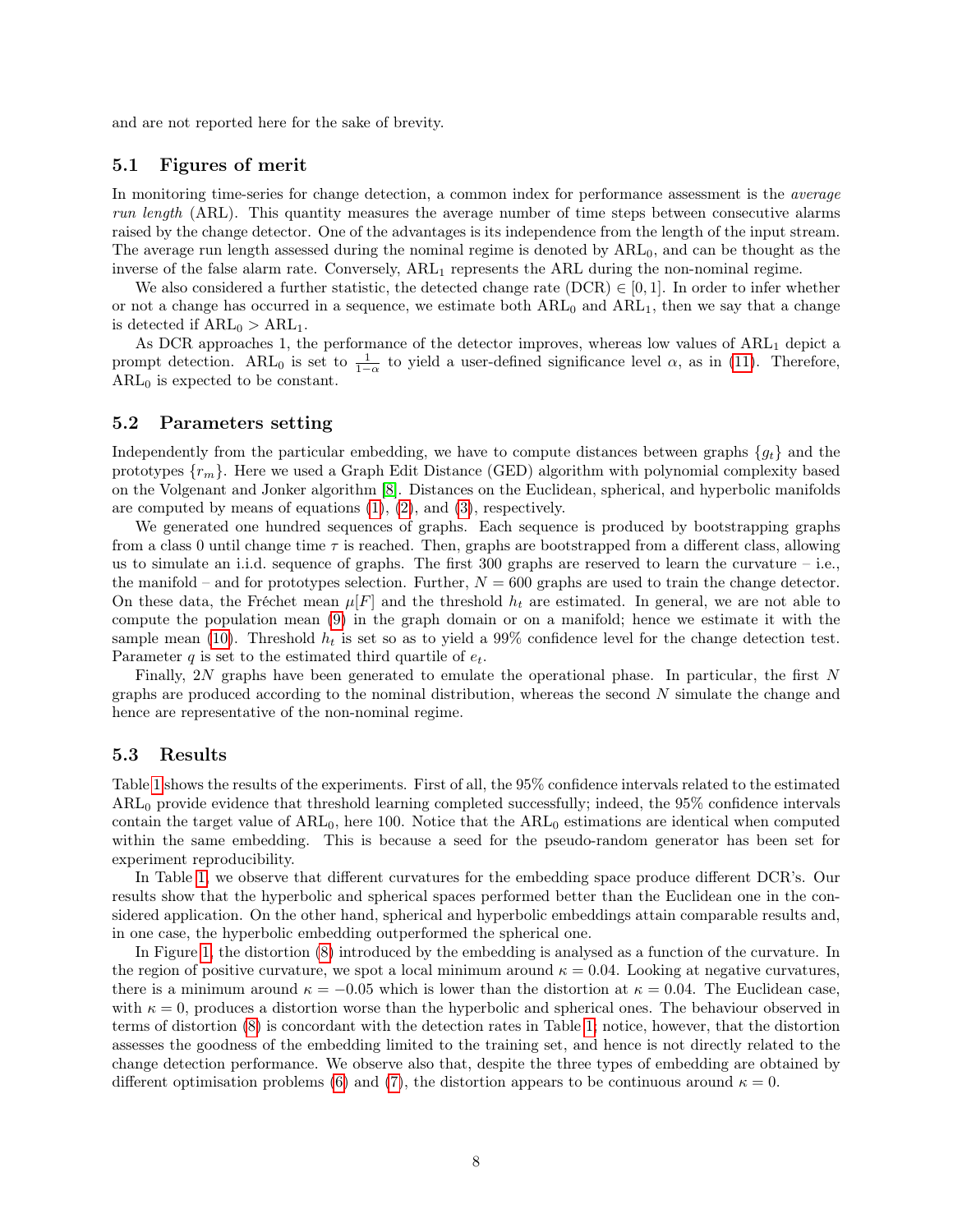Finally, we conclude that the nominal class turned out to favour embedding on curved spaces, in particular those with negative curvatures. However, the results reported here focus only on a particular dataset and hence more experiments are needed to confirm these findings.

The method Graph Domain appears, in general, to perform well even though is not all differences are statistically significant. Regarding Dissimilarity Repr., the detection is effective as far as the problem is sufficiently simple. Once the two distribution  $F$  and  $\overline{F}$  have the same support, the detection fails completely. Results are different from the ones published in [\[15\]](#page-9-13); this is justified by the different experimental setting adopted here. First of all, the change detection test in [\[15\]](#page-9-13) is a multivariate one, which increases the amount of information extracted and monitored from the graph stream. As described above, the scalar setting adopted in the present paper is necessary to attain a fair comparison with Graph Domain. Secondly, the multivariate change detection test monitors windows of data making possible the exploitation of a known distribution and, consequently, setting virtually exact thresholds.

Overall, we conclude that when the mean graphs of the two distributions,  $Q$  and  $\tilde{Q}$ , are far apart, then simpler approaches, like Dissimilarity Rep., are more effective than manifold-based ones. In fact, the manifold is learned on the nominal distribution, hence it may poorly generalise to very diverse graphs. Conversely, when the problem at hand gets more challenging and the two distributions almost overlap (as in smooth drift type of changes), we observe the effectiveness in change detection problems of embedding onto manifolds of constant, non-zero curvature.

# <span id="page-8-1"></span>6 Conclusions

Performing change detection in graph domains is a challenging problem from both a theoretical and computational point of view. Recently, we have proposed a methodology to perform change detection on sequences of graphs based on an embedding procedure [\[6\]](#page-9-4): graphs are mapped to numeric vectors so that change detection can be performed on a standard geometry setting. The embedding was realized by means of the dissimilarity representation. In this paper, we elaborated over our previous contribution and, in particular, we performed embedding onto three constant-curvature manifolds having planar, spherical, and hyperbolic geometry. Our motivation comes from the fact that complex data representations such as graphs might not be described by a simple Euclidean structure. This intuition is corroborated by several recent results (e.g., see  $[1, 2]$  $[1, 2]$ ) suggesting that the geometry underlying complex networks can have a hyperbolic geometry.

Our results indicate that, in the first place, (i) varying the manifold curvature can reduce the distortion of the distances; furthermore, the curvature can be treated as learning parameter for adapting the manifold to the specific application of interest in a data-driven fashion. In the second place, (ii) embedding on such manifolds can be effectively employed to detect change events and anomalies in a stream of graphs. In particular, results showed that the performance of the proposed change detection method is comparable to the corresponding ground-truth version operating directly on graphs.

Future directions include a better experimental evaluation of the proposed embedding procedure on constant-curvature manifolds, accounting also for analytical solutions to the involved optimisation problems and automatic optimisation of relevant parameters. In addition, we plan to work on theoretical aspects related to asymptotic distribution estimations on manifolds and their application in change detection for graphs.

# Acknowledgements

This research is funded by the Swiss National Science Foundation project 200021\_172671: "ALPSFORT: A Learning graPh-baSed framework FOr cybeR-physical sysTems".

### References

<span id="page-8-0"></span>[1] Z. Wu, G. Menichetti, C. Rahmede, and G. Bianconi, "Emergent complex network geometry," Scientific Reports, vol. 5, 2015.